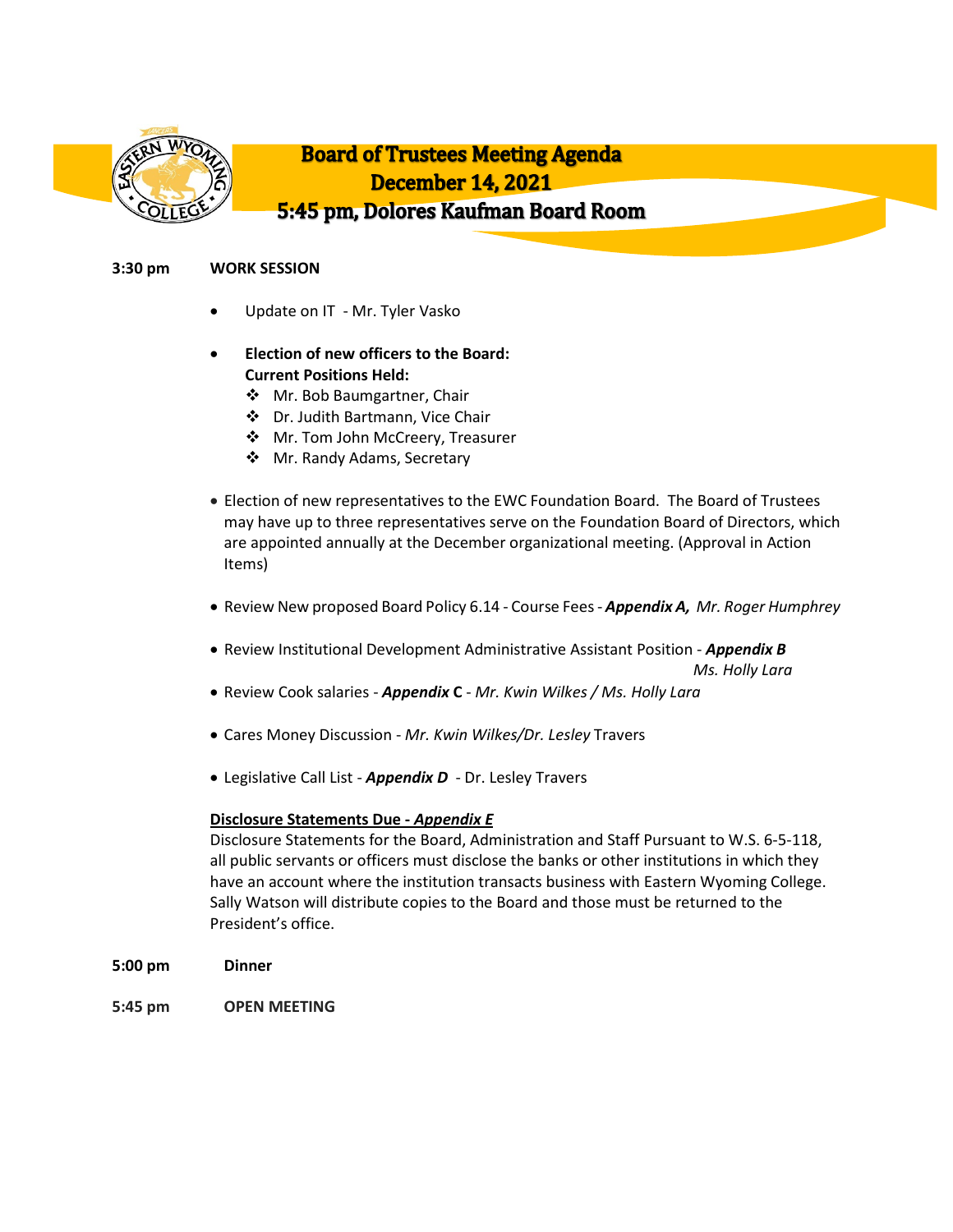## **OPEN FORUM**

Visitors and employees may provide comments to the Board at this time.

- *1.* Introduction of Mr. Sergio Mendez, Student Success/Testing Center Director. *Presented by Ms. Holly Lara, HR Director*
- 2. Discussion on WACCT and BOCES Representation.
- 3. The appointment of two Wyoming Association of Community College Trustees Board representatives is held annually at the December organizational meeting. Representatives to the WACCT will be expected to attend Wyoming Community College Commission meetings and WACCT meetings held every other month or as needed. Dr. Judith Bartmann and Mr. Tom John McCreery are the current representatives. The WACCT Executive Committee is requesting appointments be made for a two year term.
- 4. Discussion regarding the appointment of BOCES Representative to serve as the Board representative to the Board of Cooperative Educational Services (BOCES).

## **APPROVE: The December 14, 2021, Agenda**

**RECOMMENDED ACTION:** Motion to approve the December 14, 2021, agenda, as presented.

## **PRESIDENT'S UPDATE**

## **CONSENT AGENDA**

# **APPROVE: The December 14, 2021, Consent Agenda, which includes:**

- Minutes from the November 9, 2021, Board Meeting *Appendix F*
- Designation of Depositories: Points West Bank, Pinnacle Bank, First State Bank, Platte Valley Bank, Converse County Bank, and related signatories. Annually, the College must designate the institutions, which may be used as depositories for college funds throughout the year and the related account signatories - *Appendix G Prepared by Mr. Kwin Wilkes VP for Admin. Services*
- Designation of the Torrington Telegram as the College District's Official Newspaper: From time to time, the Board must publish legal notices and/or consider resolutions that make reference to "...official newspaper of the district...." The Torrington Telegram is a newspaper of general circulation within Goshen County, and Eastern Wyoming Community College District is coterminous with Goshen County. Approval of this designation will facilitate EWC giving notice when legally required to do so.
- The resignation of Mr. David Currie, Nursing Program Director. Mr. Currie submitted his resignation effective January 1, 2022. *Prepared by Holly Lara, Director of Human Resources*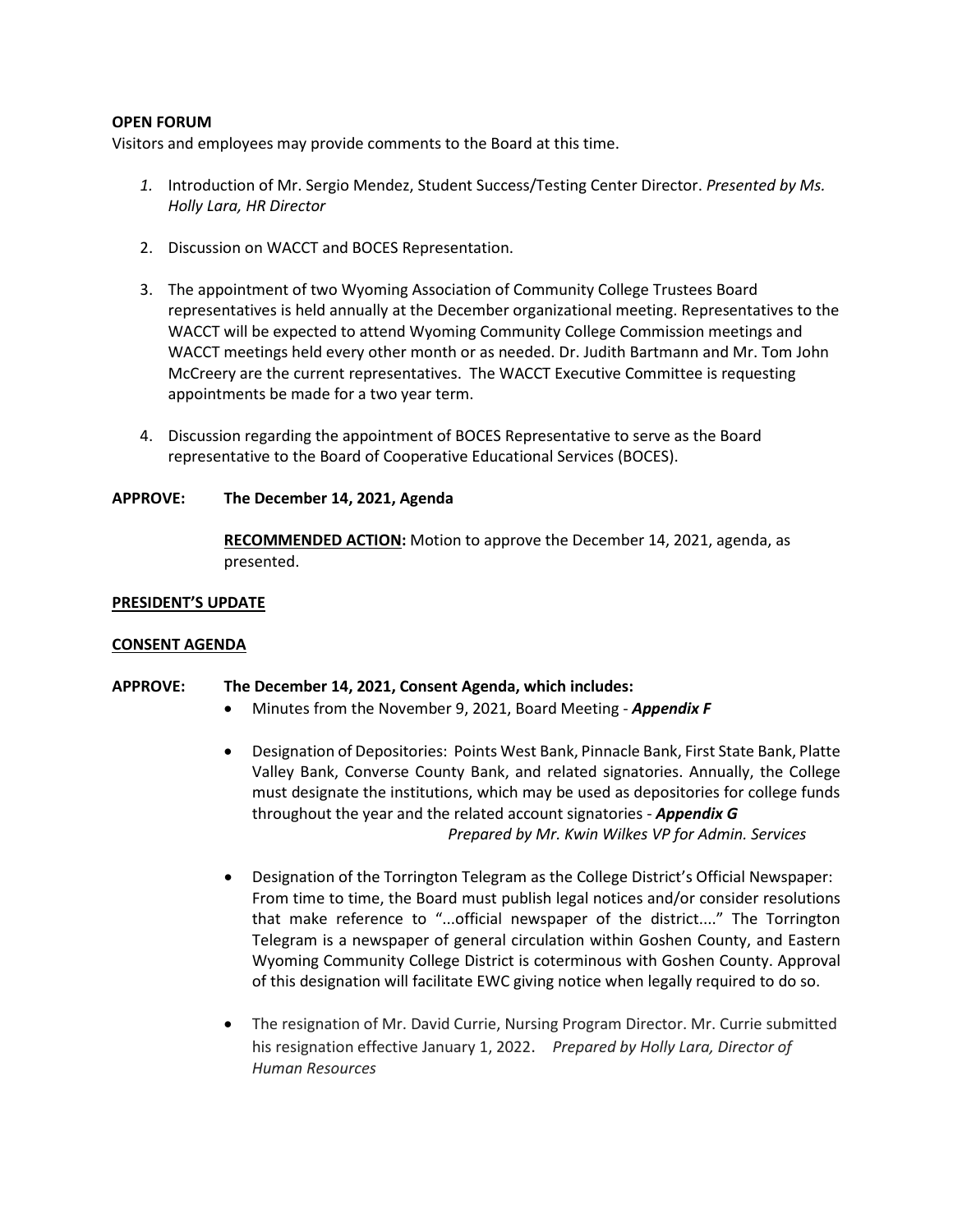• The resignation of Catherine Steinbock, Early Childhood Education Instructor & Department Head, Arts, Humanities, Social and Behavioral Sciences. Dr. Steinbock submitted her resignation effective January 4, 2022. *Prepared by Holly Lara, Director of Human Resources*

**RECOMMENDED ACTION:** Motion to approve the December 14, 2021, Consent Agenda, as presented.

#### **ACTION ITEMS**

**APPROVE:** The December Fiscal Report - *Mr. Kwin Wilkes, VP for Administrative Services*

**RECOMMENDED ACTION:** Motion to approve the December Fiscal Report, as presented.

**APPROVE:** The appointment of Vice President of Administrative Services as the Assistant to the Treasurer of the Board of Trustees. From time to time, it is necessary for the VP of Administrative Services to sign financial documents under this title as required by banking institutions. This is also pursuant to Board Policy 1.3

> **RECOMMENDED ACTION:** Motion to approve the appointment of Vice President of Administrative Services as the Assistant to the Treasurer of the Board of Trustees, as presented.

**APPROVE:** An additional Associate Degree in Nursing (ADN) faculty member for 2022-2023 academic year and approval of Fall 2022 expansion of Torrington ADN Day Cohort contingent upon the Wyoming State Board of Nursing approval (12/14/21).

> **RECOMMENDED ACTION:** Motion to approve an additional Associate Degree in Nursing (ADN) faculty member for 2022-2023 academic year and approval of Fall 2022 expansion of Torrington ADN Day Cohort contingent upon the Wyoming State Board of Nursing approval (12/14/21), as presented.

**APPROVE:** The Welding Qualification Testing Fee increase for 2022-2023 - *Appendix H Presented by Mr. Roger Humphrey*

> **RECOMMENDED ACTION:** Motion to approve the Welding Qualification Testing Fee increase for 2022-2023, as presented.

**APPROVE:** The reinstatement of the Administrative Assistant position for the Institutional Development Office. This position removed previously as part of the 2019 budget cuts.

> **RECOMMENDED ACTON:** Motion to approve the reinstatement of the Administrative Assistant position for the Institutional Development office, as presented.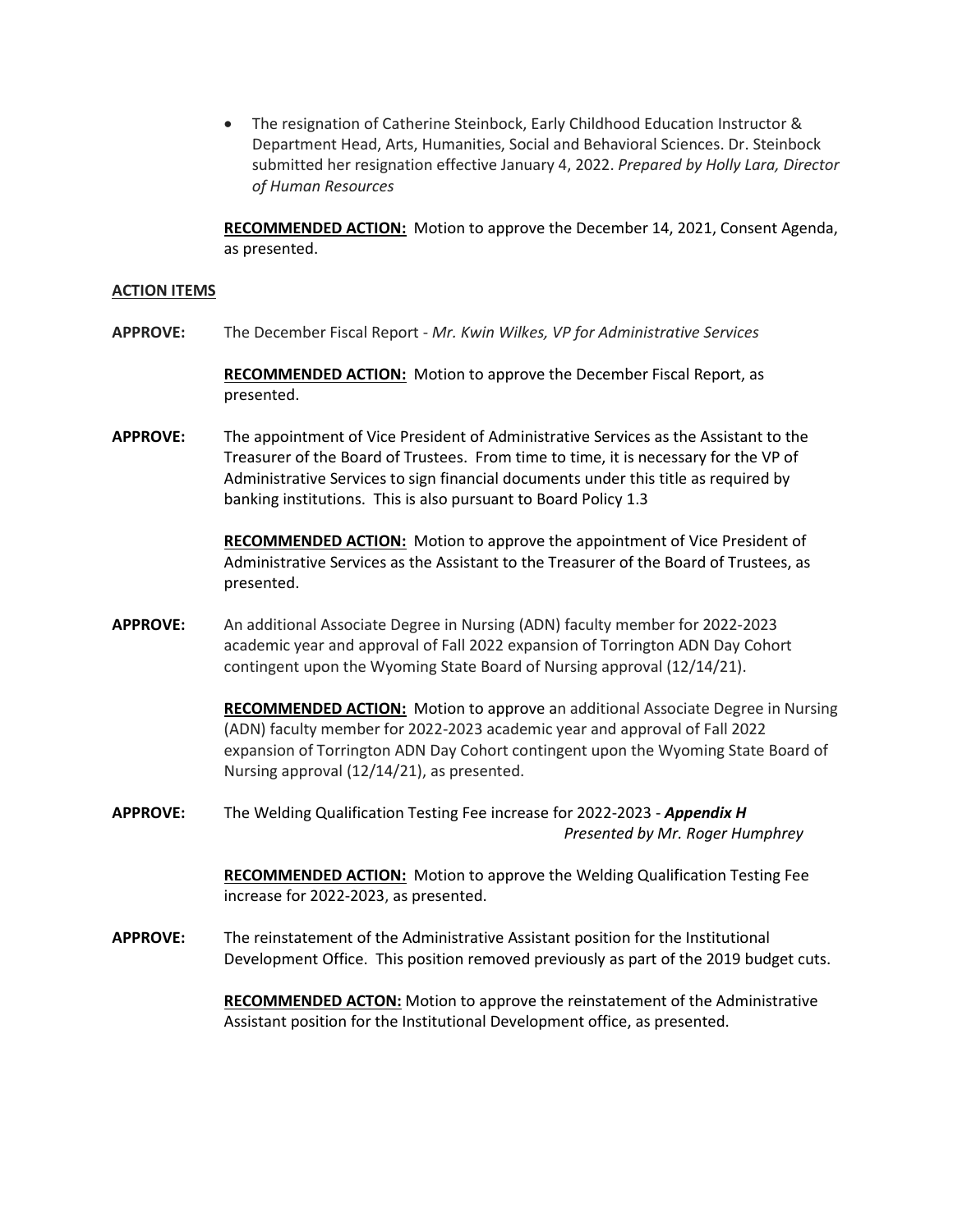**APPROVE:** The appointment of Ms. Suzey Delger to the position of Nursing Program Director. This is a full time benefitted professional staff position. Start date is January 1, 2022 and ending on May 31, 2022.

> **RECOMMENDED ACTON:** Motion to approve the appointment of Ms. Suzey Delger to the position of Nursing Program Director, as presented.

**APPROVE**: The appointment of Dr. Mathis Hodge to the position of Chemistry instructor. This is a benefitted academic faculty position. Start date is January 12, 2022.

> **RECOMMENDED ACTON:** Motion to approve the appointment of Dr. Mathis Hodge to the positon of Chemistry instructor, as presented.

**APPROVE:** The ratification of approval for the appointment of Mr. Sergio Mendez to the position of Student Success/Testing Center Director. This is a full-time, 12-month benefitted professional staff position. This was email approved on November 10, 2021, from the Board of Trustees, for a start date of November 15, 2021.

> **RECOMMENDED ACTION:** Motion to approve the ratification of approval of Mr. Sergio Mendez to the position of Student Success/Testing Center Director, as presented.

**APPROVE:** The appointment of Ms. Beth Martin to the position of Art Instructor. This is a benefitted, academic faculty position. Start date January 12, 2022.

> **RECOMMENDED ACTION:** Motion to approve the appointment of Ms. Beth Martin to the position of Art Instructor, as presented.

**APPROVE:** The appointment of Ms. Stephanie Ligon-Tucker to the position of Communication Instructor. This is a benefitted, academic faculty position. Start date is January 12, 2022.

> **RECOMMENDED ACTION:** Motion to approve the appointment of Ms. Stephanie Ligon-Tucker to the position of Communication Instructor, as presented.

**APPROVE:** The appointment of Board representatives to the Foundation. The Board of Trustees may have up to three representatives serve on the Foundation Board of Directors.

> **RECOMMENDED ACTION:** Motion to approve the Board representation to the Foundation, as presented

## **FIRST READING - Board Policy**

**APPROVE: First reading of new proposed Board Policy 6.14 - Course Fees**

**RECOMMENED ACTION:** Motion to approve first reading of new proposed Board Policy 6.14 Course Fees, as presented.